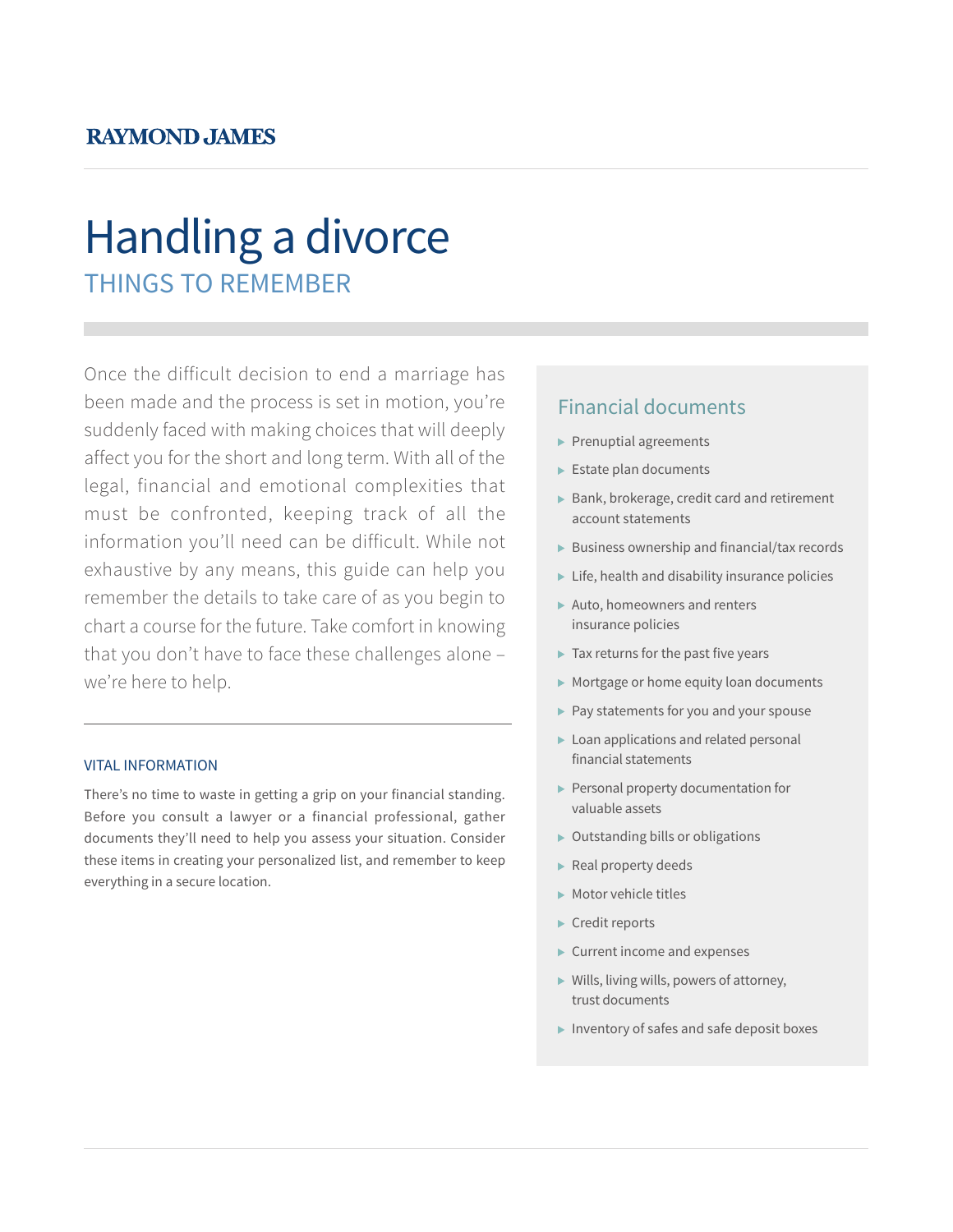### Personal information

To begin the process as smoothly as possible, it's beneficial to also gather and organize a variety of important personal information.

- Birth certificates, Social Security cards and passports of spouse and children
- $\blacktriangleright$  Prenuptial agreements
- ▶ Each spouse's name, date of birth and Social Security number
- $\blacktriangleright$  Marriage certificates
- Occupation of spouses and addresses of employers
- Education and degrees of each spouse
- $\triangleright$  Name, address and telephone number of attorney(s)
- Children's names and birth dates
- Date and place of marriage
- ► Length of time in current state
- $\blacktriangleright$  Information about prior marriages and children
- Date of separation and grounds for divorce

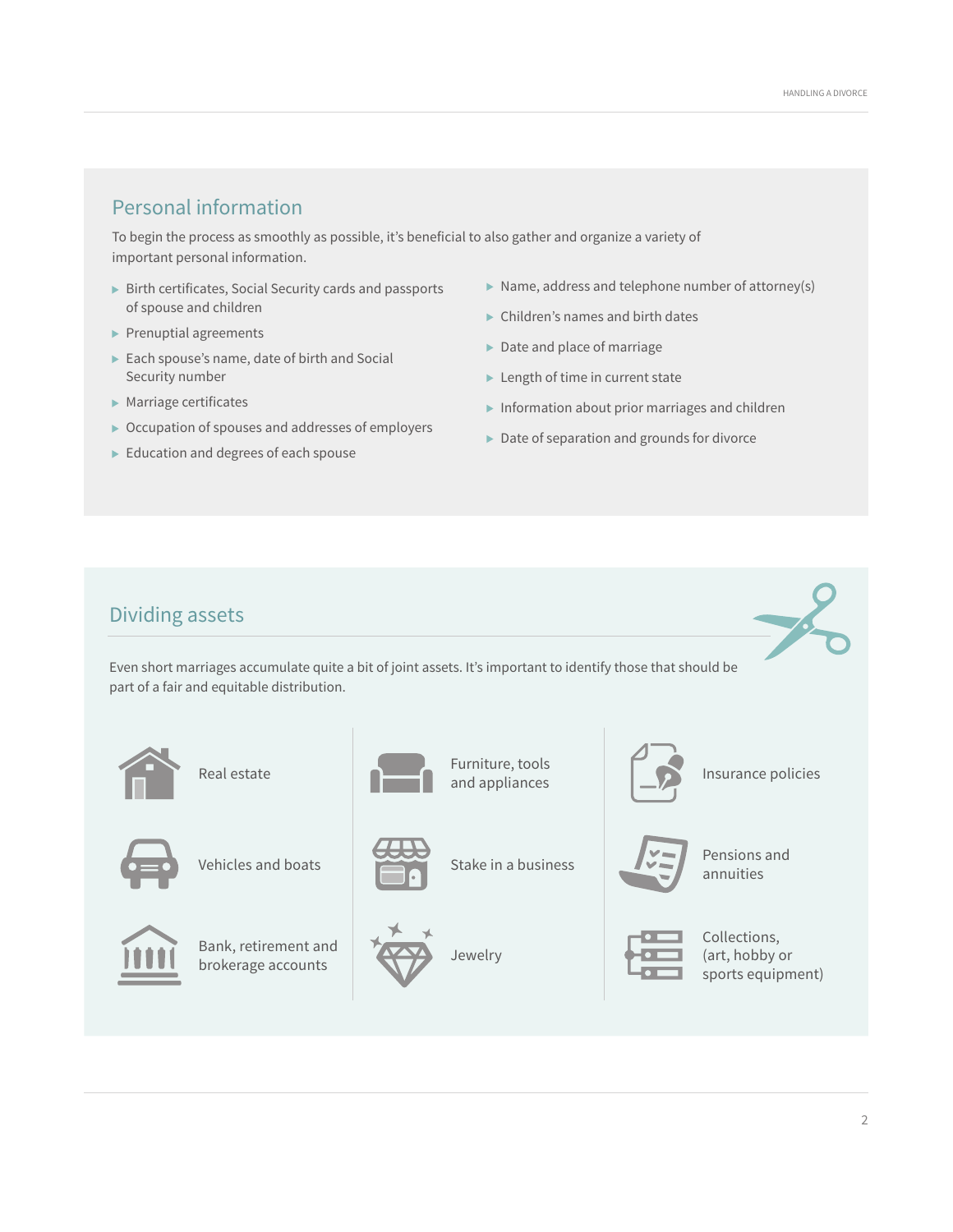#### STEPS OF A DIVORCE CASE

While all divorces are different, here are steps you can typically expect while going through a divorce.

#### FILING THE DIVORCE PETITION

One of the spouses files a petition (called a complaint in some states) with the court. This document typically will explain the grounds for divorce.

#### SERVICE OF PROCESS

The petition is served on the other spouse along with a summons that requires a response.

#### SPOUSE'S RESPONSE

The spouse who receives the summons must respond indicating whether they agree with the petition. If no response is received, the court assumes that he or she agrees to the terms.

#### INVESTIGATION AND DISCOVERY

The two parties share information on income and assets to determine how to divide them and how to proceed with things such as alimony and child support.

#### **NEGOTIATIONS**

If couples can resolve their problems through mediation or settlement, the divorce process is significantly shorter.

#### PRETRIAL CONFERENCE

If an agreement can't be reached, the case heads for pretrial conference, offering a last chance for settlement before preparing for a full trial.

#### TRIAL

Lawyers present evidence and arguments for each side, and a judge decides on contested issues and grants the divorce.

### Digital divorce

Technology plays a huge role in love and marriage. And your digital assets and passwords could be considered part of the marital assets and can be included in your divorce agreement. You'll want to think about things like:

- Who can access family data in the cloud and data backups
- Who gets "custody" of the computer, video game consoles and tables
- How you'll monitor your children's social media activities
- What you'll reveal on social media

The American Academy of Matrimonial Lawyers said

**00%** of divorce cases over the past five years involved social media evidence.

- How online activities contributed to the divorce
- Who owns the virtual music, gaming assets and movie libraries (Carefully read the terms of agreement because transfers may not be possible.)
- Ownership of websites and domain names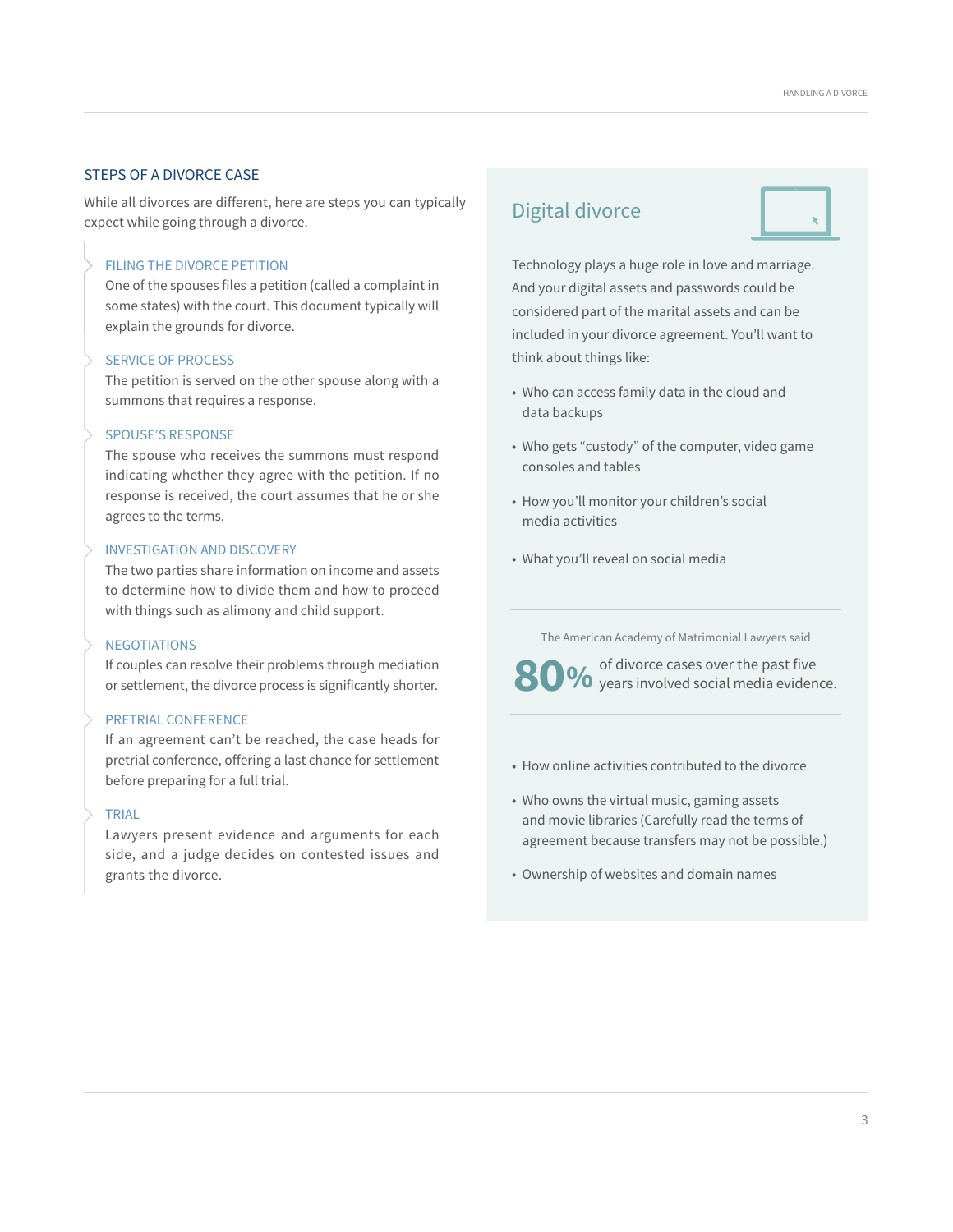#### CIRCLES OF SUPPORT

Divorce can dredge up issues and emotions that are difficult to deal with on your own. It's best to have a support network in place for when the going gets tough. Think of your network as concentric circles, with dedicated sources of emotional, legal and financial support. Then share information with these sources as appropriate.